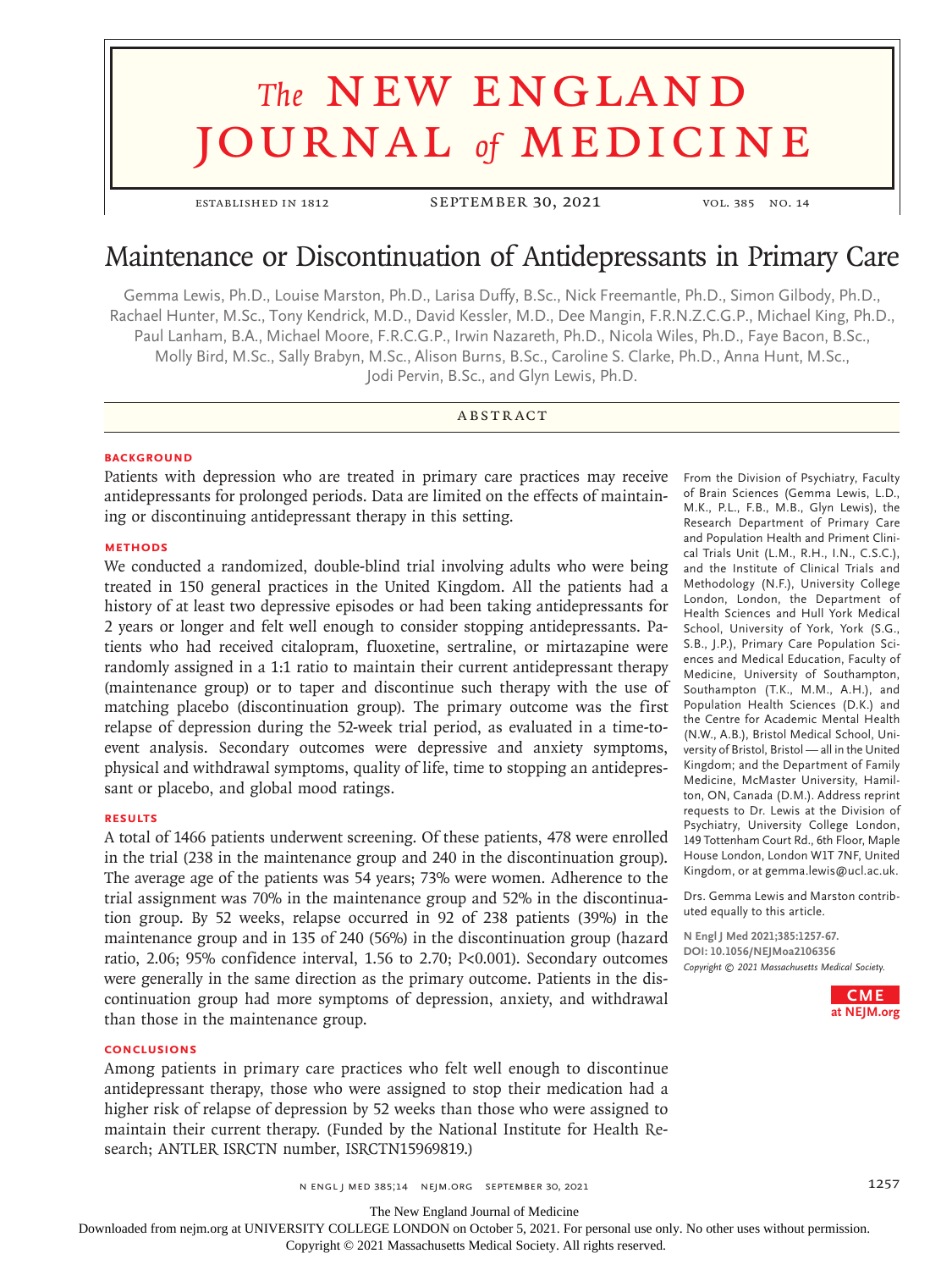*A Quick Take is available at NEJM.org*

ANTIDEPRESSANTS ARE OFTEN A FIRST-<br>line treatment for depression in primary<br>care.<sup>1</sup> In high-income countries, the num-<br>ber of prescriptions for these medications has line treatment for depression in primary care.<sup>1</sup> In high-income countries, the numrisen during the past several decades, mostly due to an increase in the duration of treatment. $2-5$ Several systematic reviews of studies have shown a higher rate of relapse among patients who discontinue antidepressant therapy than among those who continue to receive such therapy, but such studies have had several limitations.<sup>6-12</sup> Most trials recruited patients with depression from specialist mental health services, treated them with antidepressants for 3 to 8 months, and randomly assigned patients who had a response to therapy to continue antidepressant therapy or switch to placebo. A few studies have recruited patients who were receiving maintenance antidepressants (mainly tricyclic compounds) for longer than 8 months.<sup>13-15</sup> However, small sample sizes have limited the ability to draw firm conclusions.

We conducted the randomized Antidepressants to Prevent Relapse in Depression (ANTLER) trial to assess the effects of maintenance antidepressant therapy, as compared with discontinuation of treatment, in primary care patients who had been taking antidepressants for more than 9 months and felt well enough to consider stopping their medication.

#### METHODS

#### **Trial Design and Oversight**

In this multicenter, randomized, double-blind trial, we recruited patients from 150 general practices across four sites in England (Bristol, London, Southampton, and York). Recruitment was performed through searches of electronic health records, after which we sent potentially eligible patients an invitation letter, or during primary care visits. The trial was approved by the National Research Ethics Service committee of the East of England–Cambridge South region. Clinical trial authorization was granted by the Medicines and Healthcare Products Regulatory Agency. All the patients provided written informed consent.

The trial was conducted according to the Good Clinical Practice guidelines of the International Council for Harmonisation. The trial was sponsored by University College London and funded by the National Institute for Health Research, with no commercial involvement. The first two authors wrote the first draft of the manuscript, which was reviewed by all the authors. A data and safety monitoring committee oversaw the recruitment and retention of patients and evaluated serious adverse events.

# **Patients**

We enrolled patients who were receiving conventional doses of the three most commonly prescribed antidepressants in the United Kingdom (citalopram, sertraline, and fluoxetine)4,16; mirtazapine was also included among the trial drugs because of its increasing use in the United Kingdom.16 We excluded patients who were receiving escitalopram since it is not widely used in U.K. primary care, paroxetine because prescription rates are dropping and discontinuation can lead to marked withdrawal symptoms, and venlafaxine because its discontinuation also causes withdrawal symptoms and most clinical guidelines recommend it as second-line treatment.

Eligible patients were between the ages of 18 and 74 years and had reported at least two prior episodes of depression or had been taking antidepressants for more than 2 years. All the patients had been receiving and adhering to a daily regimen of 20 mg of citalopram, 100 mg of sertraline, 20 mg of fluoxetine, or 30 mg of mirtazapine for at least 9 months, had recovered from their most recent depressive episode, and felt well enough to consider stopping antidepressants. Patients who were receiving other doses of the eligible medications and other antidepressants were excluded from the trial.

The main exclusion criterion was current depression, as defined by the criteria of the International Classification of Diseases, version 10 (ICD-10), at the time of trial entry. In order to exclude patients who were currently depressed at baseline, patients completed the original version of the Clinical Interview Schedule–Revised  $(CIS-R)<sup>17</sup>$  a computerized, self-administered, structured interview. The CIS-R asks about depressive symptoms during the past week and determines whether the symptoms indicate a diagnosis that meets the ICD-10 criteria for depressive episodes. The CIS-R also includes a method for scoring the severity of depression on a scale of 0 to 21, with higher scores indicating more severe depression, as determined by the sum of the

The New England Journal of Medicine

Downloaded from nejm.org at UNIVERSITY COLLEGE LONDON on October 5, 2021. For personal use only. No other uses without permission.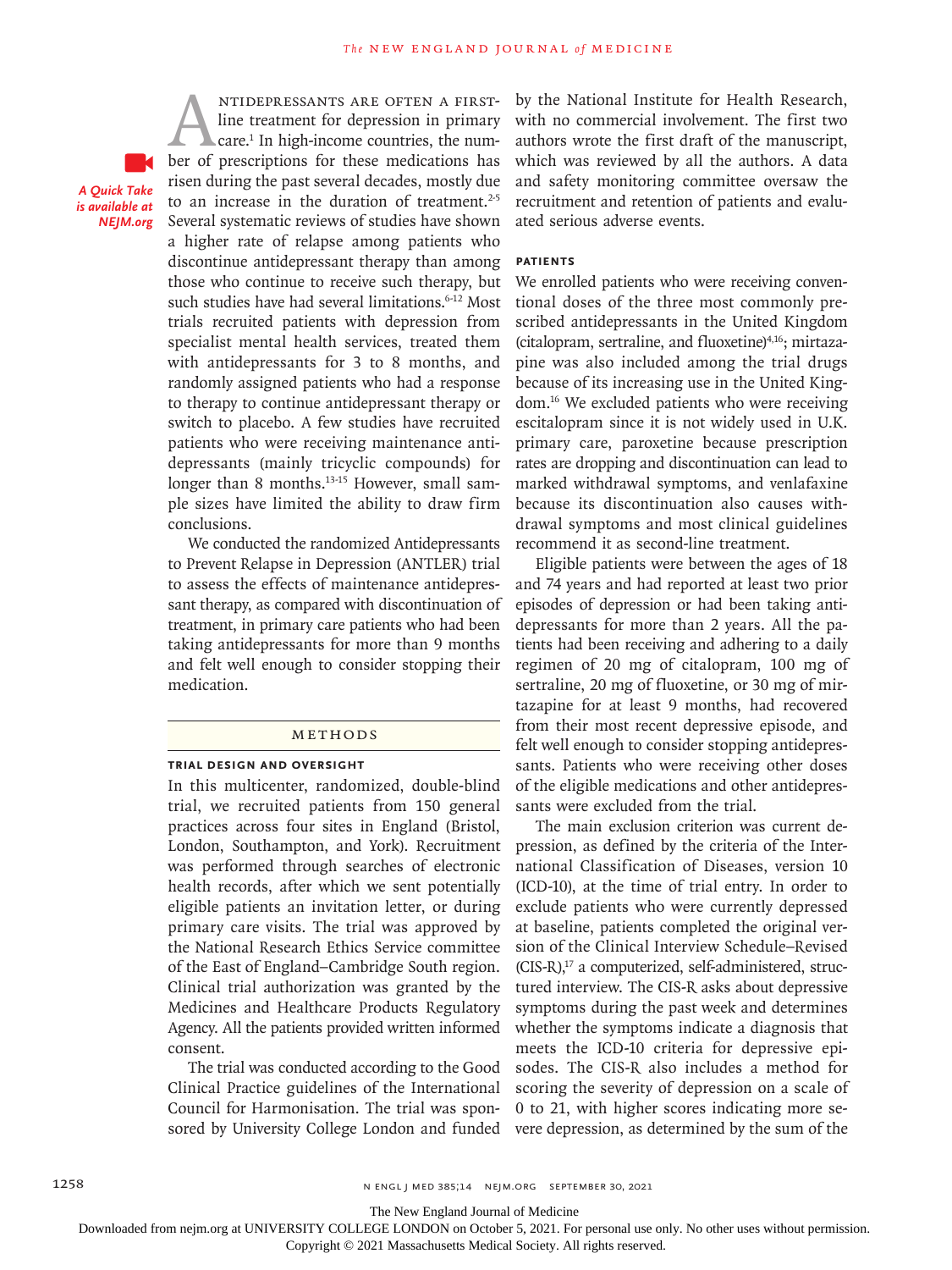following five sections of the instrument: depression, depressive ideas, fatigue, concentration, and sleep problems. Anxiety scores were also generated as a sum of the scores for anxiety, worry, phobias, worries about physical health, and panic sections. Additional details regarding the inclusion and exclusion criteria are provided in the protocol, available with the full text of this article at NEJM.org.

# **Randomization**

We used a computerized system and minimization algorithm that included site, medication, and median CIS-R score to attempt to attain a 1:1 ratio of patients who were maintaining their current antidepressant therapy (maintenance group) or were tapering and discontinuing such therapy (discontinuation group). (Details regarding the minimization algorithm are provided in the Supplementary Appendix, available at NEJM .org.) The trial-group assignments were provided to pharmacy staff members, who sent masked trial antidepressants or placebo to the primary care practice for distribution to patients or directly to the patient's home.

# **Trial Treatments and Procedures**

Trial medications contained antidepressants at full or half doses or lactose (placebo), as required for each phase of the trial, in lactose film-coated, over-encapsulated capsules, all manufactured by Capsugel and B&C Group. All the capsules were of identical opaque appearance and were provided in identical bottles. The intention of the identical pills and bottles was to keep both patients and practitioners unaware of the trial-group assignments.

During the first month in the discontinuation group, patients who were taking citalopram, sertraline, or mirtazapine at baseline received the medications at half their regular dose. In the second month, they received half-dose antidepressants and placebo on alternate days. Starting in the third month, they received placebo only. Patients who were taking fluoxetine at baseline received 20 mg of fluoxetine and placebo on alternate days in the first month. (Fluoxetine was not available in a 10-mg capsule at the time of enrollment.) Starting in the second month, they received placebo only, since fluoxetine has a long half-life. In the maintenance group, patients received their usual antidepressants at their usual doses. We used a fiveitem patient-report measure that had been used in two other antidepressant trial $s^{18,19}$  to determine adherence to the assigned regimen.

The trial was performed during a period of 52 weeks, with follow-up at 6, 12, 26, 39, and 52 weeks. Data were collected by means of questionnaires that were mailed to patients at 6 weeks and by face-to-face interviews conducted at baseline and at 12, 26, 39, and 52 weeks.

#### **Primary and Secondary Outcomes**

The primary outcome was the first relapse of depression during the 52-week follow-up, as determined in a time-to-event analysis. This outcome was defined as a new episode of depression, as determined by components of a modified retrospective CIS-R (rCIS-R) that was adapted for the purpose of this trial. The rCIS-R used questions from the original CIS-R in the following sections: depression, depressive ideas, fatigue, concentration, and sleep problems. In contrast to the original, the rCIS-R inquired specifically about the patient's experience during the previous 12 weeks. (Details regarding this instrument, including its reliability and validity, are provided in the Supplementary Appendix.)

Our case definition for relapse of depression was an affirmative answer to either of two mandatory rCIS-R questions: First, have you had a spell of feeling sad, miserable, or depressed? And second, have you been unable to enjoy or take an interest in things as much as you usually do? To meet the outcome of a depressive episode, patients also had to report that at least one of the preceding responses had lasted for 2 weeks or more and to describe the occurrence of at least one of the following symptoms: depressive thoughts (which included loss of interest in sex, restlessness, feeling guilty, feeling inferior to others, hopelessness, feeling that life was not worth living, and thoughts of suicide), fatigue, loss of concentration, or sleep disturbance.

We evaluated patients regarding eight secondary outcomes. First, we measured depressive symptoms using the Patient Health Questionnaire 9-item version (PHQ-9), with scores ranging from 0 to 27, with higher scores indicating more severe symptoms. Second, we evaluated generalized anxiety symptoms using the Generalized Anxiety Disorder Assessment 7-item version (GAD-7), with scores ranging from 0 to 21,

The New England Journal of Medicine

Downloaded from nejm.org at UNIVERSITY COLLEGE LONDON on October 5, 2021. For personal use only. No other uses without permission.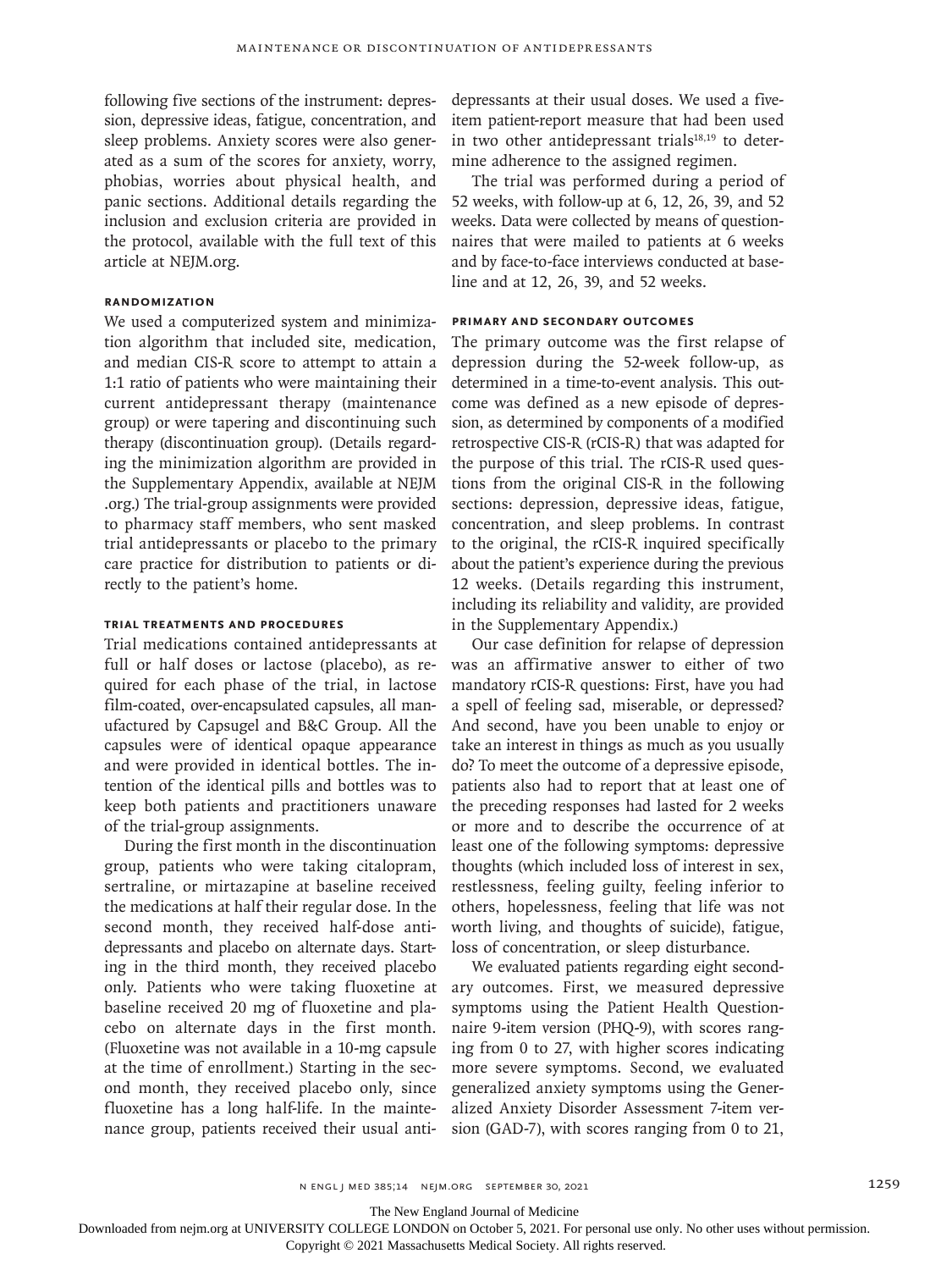with higher scores indicating more severe symptoms. Third, we reviewed physical symptoms that are potentially side effects of antidepressant therapy using a modified 13-item Toronto Side Effect Scale. We report a count of the number of side effects (ranging from 0 to 13) and the proportion of patients who reported at least one side effect.<sup>20</sup> Fourth, we evaluated the frequency of new or worsened drug-withdrawal symptoms on a modified 14-item Discontinuation-Emergent Signs and Symptoms (DESS) checklist<sup>21</sup> (and after consulting with patients, we added a question to the DESS on electric sensations in the brain, leading to a total of 15 items<sup>22</sup>).

Fifth and sixth, we calculated quality-of-life scores for physical and mental health categories on the 12-Item Short-Form Health Survey (SF-12), with scores ranging from 0 to 100, with higher scores indicating a better quality of life. Seventh, we determined the interval between the date of initiation of an antidepressant or placebo and the stopping date. And eighth, we rated the patient's reported global rating of mood (feeling worse [grade 1] or feeling the same or better [grade 0]). Two of the secondary outcomes  $$ the time until stopping the medication and the patient's mood — were prespecified in the statistical analysis plan before the database lock but after the protocol had been published.<sup>24</sup> All outcomes were assessed at every follow-up except for scores on the rCIS-R, SF-12, and adherence scales, which were obtained at every followup except at 6 weeks.

#### **Adverse Events**

Since this was a phase 4 trial of licensed medications within their licensed indications, we recorded adverse events of special interest only, using the Toronto and DESS scales at each follow-up (reported as secondary outcomes). Serious adverse events were recorded by investigators using a recording-and-reporting form created by the trial sponsor. The principal investigator at each site rated each event according to seriousness, causal relationship to a trial medication, severity, and outcome.

# **Statistical Analysis**

We determined that the enrollment of 479 patients would provide the trial with 90% power to detect a hazard ratio of 1.92 for the primary outcome in the discontinuation group on the

basis of an estimated relapse frequency of 20% in the maintenance group and 35% in the discontinuation group at a two-sided alpha level of 0.05, assuming 20% attrition.<sup>24</sup> We used Cox proportional-hazards modeling to perform the primary analysis after adjustment for the baseline CIS-R depression score. We performed Kaplan–Meier analysis to determine proportionality and the predicted survival plot, and the assumption was affirmed.

Sensitivity analyses for the primary outcome included adjustment for minimization variables as patient-level explanatory factors and an investigation of missing data with the use of bestcase and worst-case scenarios for patients who were not included in the primary analysis. For the best-case and worst-case scenarios, we censored data for patients in the maintenance group on the day of the last follow-up visit or withdrawal from the trial (good outcome, no relapse); for those in the discontinuation group, we determined that they had had a relapse on the day before the last follow-up or on the day of withdrawal (bad outcome, relapse).

We analyzed continuous secondary outcomes at 12, 26, 39, and 52 weeks and prespecified that these outcomes would be analyzed for each follow-up separately after accounting for baseline values, using mixed-effects linear regression with fixed effects for time and randomized group.1,25 We used logistic-regression analysis to evaluate patients' responses on the global ratings of mood at each follow-up. We used Cox proportional-hazards modeling to evaluate the time until an antidepressant or placebo was stopped, and proportionality was determined according to the method that was used for the primary outcome. Because there was no prespecified plan for the adjustment of confidence intervals for multiple comparisons of secondary outcomes, no definite conclusions can be drawn from these data. For secondary outcomes, except for the time until the stopping of an antidepressant or placebo, we conducted sensitivity analyses that included predictors of missingness at baseline that were identified with the use of univariable logistic regression. We adjusted for variables that were significantly associated with missingness as covariates.

For the primary outcome, we conducted five prespecified subgroup analyses according to antidepressant type, severity of depression, severity

The New England Journal of Medicine

Downloaded from nejm.org at UNIVERSITY COLLEGE LONDON on October 5, 2021. For personal use only. No other uses without permission.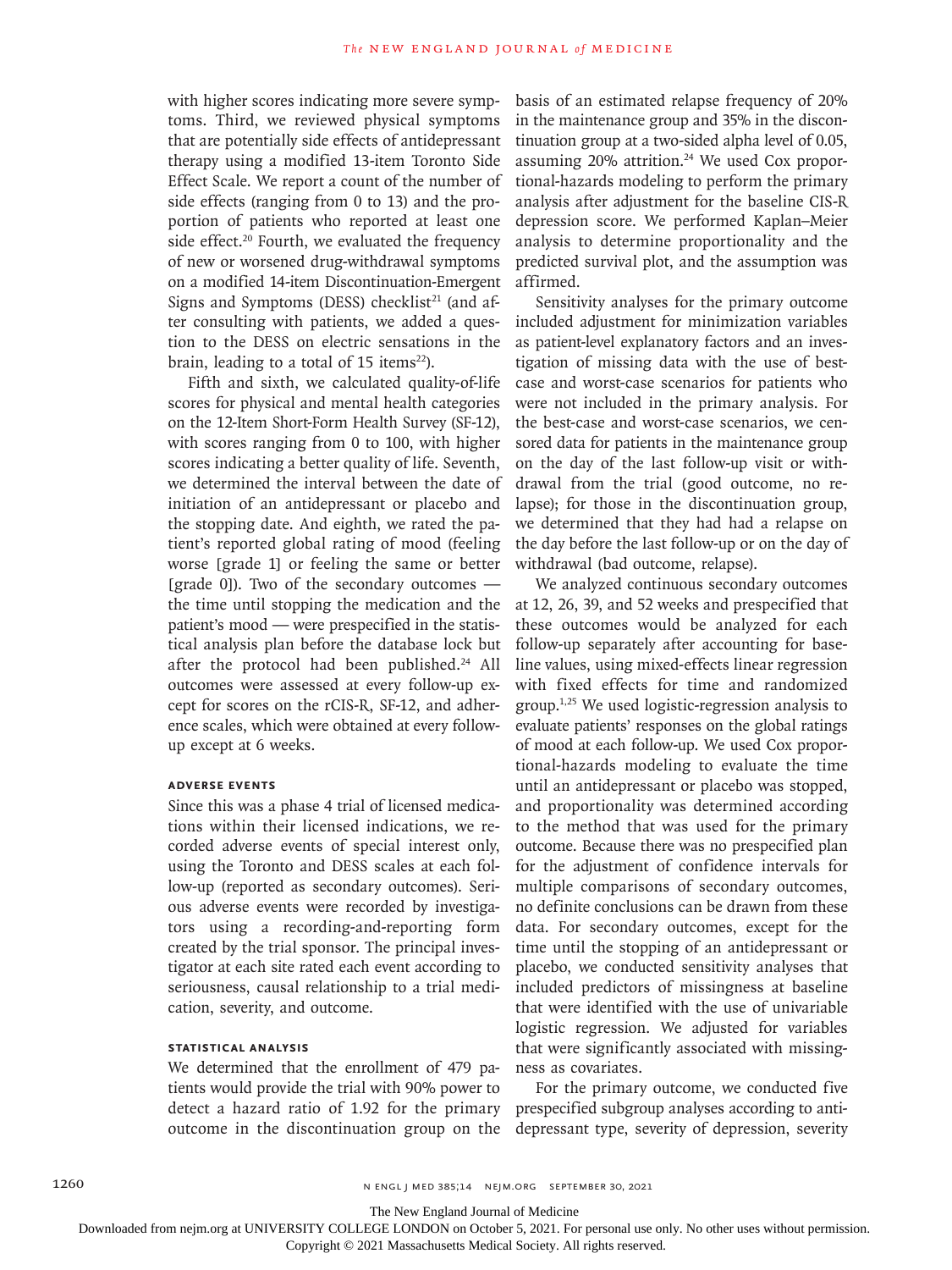of anxiety, duration of depression, and age of onset of depression. We also conducted post hoc analyses to explore the characteristics of primary care practices, the age and sex of patients who were invited to participate in the trial as compared with those who participated, the level of patients' anxiety at baseline, antidepressant use according to relapse and group, whether patients guessed their group assignment, the number needed to harm, and whether patients were aware of their trial-group assignments (e.g., because of unblinding owing to adverse events). In addition, we reran the primary analyses and classified relapse according to ICD-10 depression criteria and reran secondary analyses using log-transformed PHQ-9 and GAD-7 scores that could be compared with prior studies of minimal clinically important differences.<sup>2,3</sup>

#### **RESULTS**

#### **Patients**

We invited 23,553 potential patients (23,429 by sending them letters and 124 during generalpractice consultations) to participate in the trial (Fig. 1 and Fig. S1 in the Supplementary Appendix). Of these patients, 1466 (6%) underwent screening for suitability, and 606 (41%) were found to be eligible to participate. Among the patients who were eligible, 478 were enrolled and underwent randomization (238 to the maintenance group and 240 to the discontinuation group). All the patients provided final outcome data with respect to relapse, although 10 patients (6 in the maintenance group and 4 in the discontinuation group) did not provide the timing of relapse. Thus, these patients were not included in the primary analysis but were included in the absolute number of patients with relapse.

The two trial groups had similar characteristics at baseline (Table 1). Approximately three quarters of the patients were women, with a mean (±SD) age of 54±13 years; approximately 95% were White. Citalopram was the most commonly used antidepressant, and almost three quarters of the patients had been taking antidepressants for more than 3 years. The median time between randomization and starting an antidepressant or placebo was 9 days (interquartile range [IQR], 6 to 13) in the maintenance group and 8 days (IQR, 6 to 13) in the discontinuation group.

# **Primary Outcome**

Relapse of depression occurred in 92 of 238 patients (39%) in the maintenance group and in 135 of 240 (56%) in the discontinuation group during the 52 weeks of the trial (hazard ratio, 2.06; 95% confidence interval [CI], 1.56 to 2.70; P<0.001) (Table 2 and Fig. 2). Sensitivity analyses, including for missing data, were in the same direction as the primary analysis (Table S2).

# **Secondary Outcomes**

At 12 weeks, secondary outcomes were generally in the same direction as the primary outcome, except for scores on the SF-12 physical-health component and Toronto Side Effect Scale (Table 2). Effect estimates at other time points were also generally in the same direction as those for the primary outcome, although the confidence intervals in several categories crossed the null cutoff (indicating the likelihood of no betweengroup difference). Since there was no plan for adjustment of confidence intervals for multiple comparisons, no definite conclusions can be drawn regarding these or other differences between groups for secondary outcomes.

The mean score for depressive symptoms as assessed by the PHQ-9 at 12 weeks was 4.1±3.8 in the maintenance group and 6.3±5.1 in the discontinuation group, for an estimated difference of 2.2 points (95% CI, 1.5 to 2.8). The mean score for anxiety symptoms as assessed by the GAD-7 at 12 weeks was 3.1±3.3 in the maintenance group and 5.3±4.6 in the discontinuation group, for an estimated difference of 2.4 points (95% CI, 1.8 to 3.0). The mean score for side effects as assessed on the Toronto scale at 12 weeks was 4.2±2.9 in the maintenance group and 4.6±3.0 in the discontinuation group, for an estimated difference of 0.7 points (95% CI, 0.3 to 1.1). The mean score for withdrawal symptoms at 12 weeks on the modified DESS was 1.3±2.4 in the maintenance group and 3.1±3.5 in the discontinuation group, for an estimated difference of 1.9 points (95% CI, 1.5 to 2.3). The mean score for mental health–related quality of life on the SF-12 at 12 weeks was 46±10 in the maintenance group and 41±11 in the discontinuation group, for an estimated difference of −4.9 points (95% CI, −6.4 to −3.3).

A greater percentage of patients in the discontinuation group than in the maintenance group stopped taking the trial medication before

The New England Journal of Medicine

Downloaded from nejm.org at UNIVERSITY COLLEGE LONDON on October 5, 2021. For personal use only. No other uses without permission.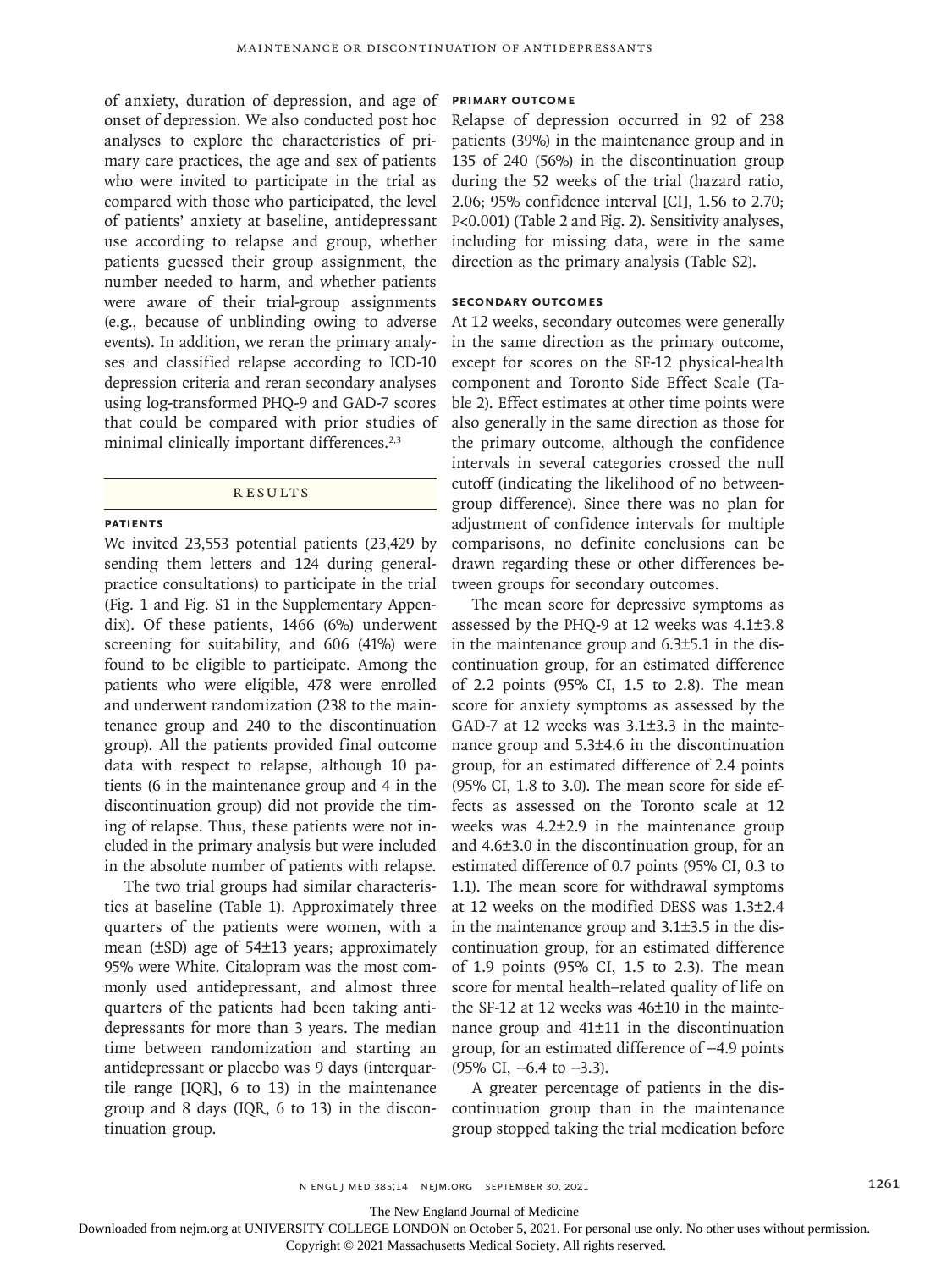#### **The NEW ENGLAND JOURNAL of MEDICINE**



The retrospective Clinical Interview Schedule–Revised (rCIS-R) is a computerized, self-administered interview that asks about depressive symptoms during the previous 12 weeks. A flow chart showing the recruitment of patients and screening process is provided in Figure S1.

The New England Journal of Medicine

Downloaded from nejm.org at UNIVERSITY COLLEGE LONDON on October 5, 2021. For personal use only. No other uses without permission.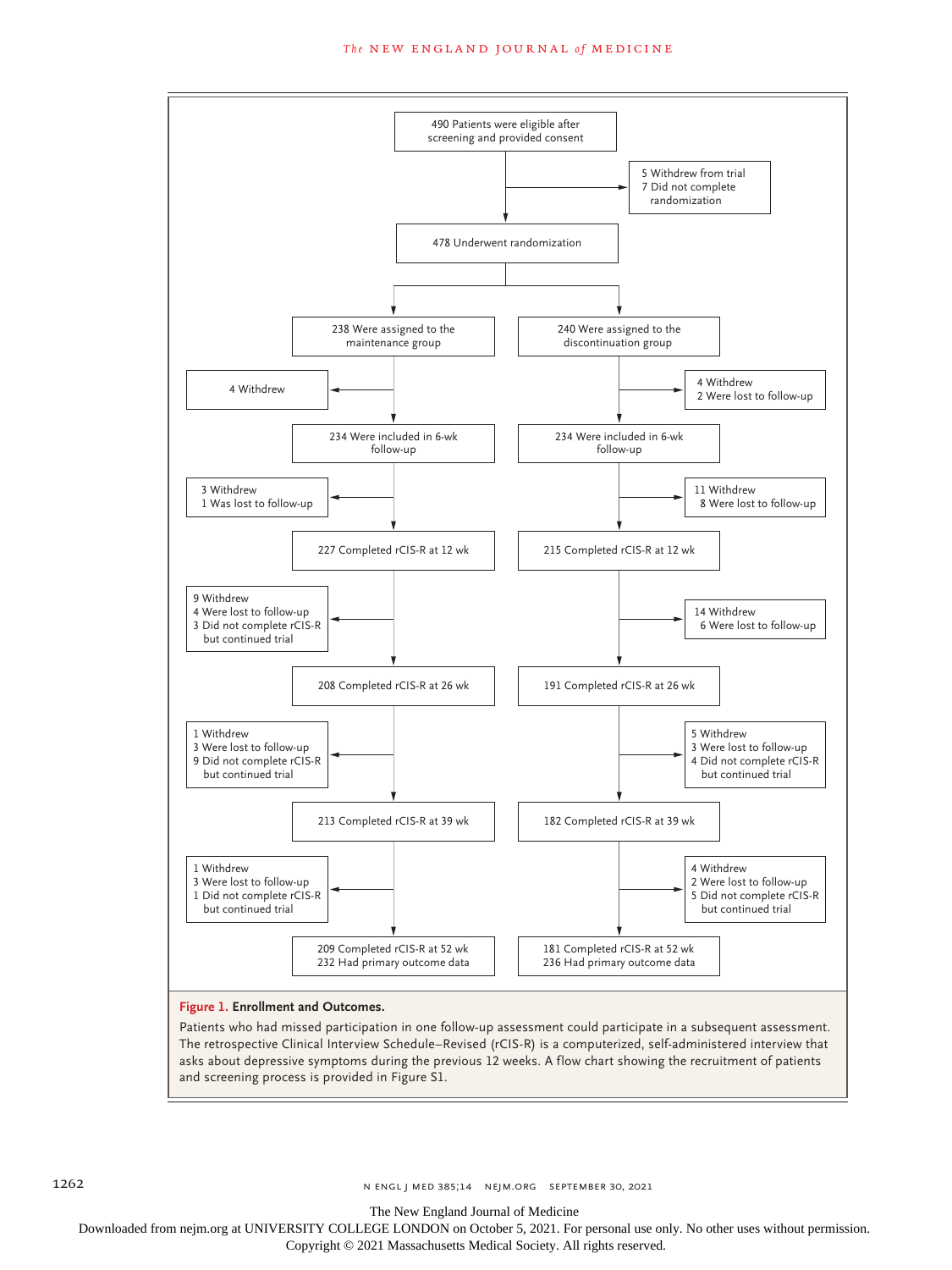| Table 1. Demographic and Clinical Characteristics of the Patients at Baseline.* |                                         |                                             |  |  |
|---------------------------------------------------------------------------------|-----------------------------------------|---------------------------------------------|--|--|
| Characteristic                                                                  | <b>Maintenance Group</b><br>$(N = 238)$ | <b>Discontinuation Group</b><br>$(N = 240)$ |  |  |
| Demographic                                                                     |                                         |                                             |  |  |
| $Age - yr$                                                                      | $54 + 13$                               | $55 + 12$                                   |  |  |
| Female sex - no. (%)                                                            | 168(71)                                 | 181 (75)                                    |  |  |
| White race — no./total no. $(\%)\uparrow$                                       | 221/238 (93)                            | 228/235 (97)                                |  |  |
| Married - no. (%)                                                               | 146(61)                                 | 161(67)                                     |  |  |
| Currently employed - no. (%)                                                    | 140 (59)                                | 152 (63)                                    |  |  |
| Trial site $-$ no. (%)                                                          |                                         |                                             |  |  |
| London                                                                          | 101 (42)                                | 98 (41)                                     |  |  |
| <b>Bristol</b>                                                                  | 48 (20)                                 | 54 (22)                                     |  |  |
| Southampton                                                                     | 48 (20)                                 | 48 (20)                                     |  |  |
| York                                                                            | 41(17)                                  | 40(17)                                      |  |  |
| Clinical                                                                        |                                         |                                             |  |  |
| Antidepressant use - no. (%)                                                    |                                         |                                             |  |  |
| Sertraline                                                                      | 41 (17)                                 | 37(15)                                      |  |  |
| Citalopram                                                                      | 111(47)                                 | 112 (47)                                    |  |  |
| Fluoxetine                                                                      | 77 (32)                                 | 83 (35)                                     |  |  |
| Mirtazapine                                                                     | 9(4)                                    | 8(3)                                        |  |  |
| Depression score above median value on CIS-R - no./total no. (%) :              | 116/237 (49)                            | 110/240 (46)                                |  |  |
| Age at onset of depression - yr                                                 | $33 + 16$                               | $32 + 14$                                   |  |  |
| $\geq$ 3 previous episodes of depression — no./total no. (%)                    | 224/238 (94)                            | 219/239 (92)                                |  |  |
| Continuous antidepressant use for ≥3 yr - no./total no. (%) §                   | 170/238 (71)                            | 168/239 (70)                                |  |  |
| Score on Patient Health Questionnaire 9-item version¶                           | $3.9 + 3.5$                             | $3.8 + 3.6$                                 |  |  |
| Score on Generalized Anxiety Disorder 7-item version                            | $3.2 \pm 3.1$                           | $2.8 \pm 3.0$                               |  |  |
| Score on 12-Item Short-Form Health Survey**                                     |                                         |                                             |  |  |
| Physical component                                                              | $48 + 11$                               | $50\pm9$                                    |  |  |
| Mental component                                                                | $47\pm9$                                | $48\pm9$                                    |  |  |
| Score on modified Toronto Side Effect Scale++                                   | $4.2 \pm 2.7$                           | $3.7 \pm 2.7$                               |  |  |
| Score on modified DESS:                                                         |                                         |                                             |  |  |
| No. of new or worsening symptoms                                                | $1.0 + 1.4$                             | $0.6 \pm 1.0$                               |  |  |
| $\geq$ 1 new or worsening symptom — no. (%)                                     | 118 (50)                                | 95 (40)                                     |  |  |
| Mood worse than 2 wk ago — no./total no. $(\%)$                                 | 13/237(5)                               | 9/239(4)                                    |  |  |

\* Plus–minus values are means ±SD.

Race was reported by the patients.

‡ Scores on the Clinical Interview Schedule–Revised (CIS-R) range from 0 to 57, with higher scores indicating worse mental health. Scores on this instrument that were above the median were used for minimization.

§ Continuous use of an antidepressant was defined as receipt without a break of 2 weeks or more, including during a change in medication.

¶ Scores on the Patient Health Questionnaire 9-item version range from 0 to 27, with higher scores indicating more severe symptoms.

Scores on the Generalized Anxiety Disorder 7-item version range from 0 to 21, with higher scores indicating more severe symptoms.

\*\* Scores on the 12-Item Short-Form Health Survey range from 0 to 100, with higher scores indicating a better quality of life. †† Scores on the modified Toronto Side Effect Scale (which provides a count of side effects) range from 0 to 13.

‡‡ Scores on the modified checklist of Discontinuation-Emergent Signs and Symptoms (DESS) range from 0 to 15, with higher scores indicating more symptoms.

The New England Journal of Medicine

Downloaded from nejm.org at UNIVERSITY COLLEGE LONDON on October 5, 2021. For personal use only. No other uses without permission.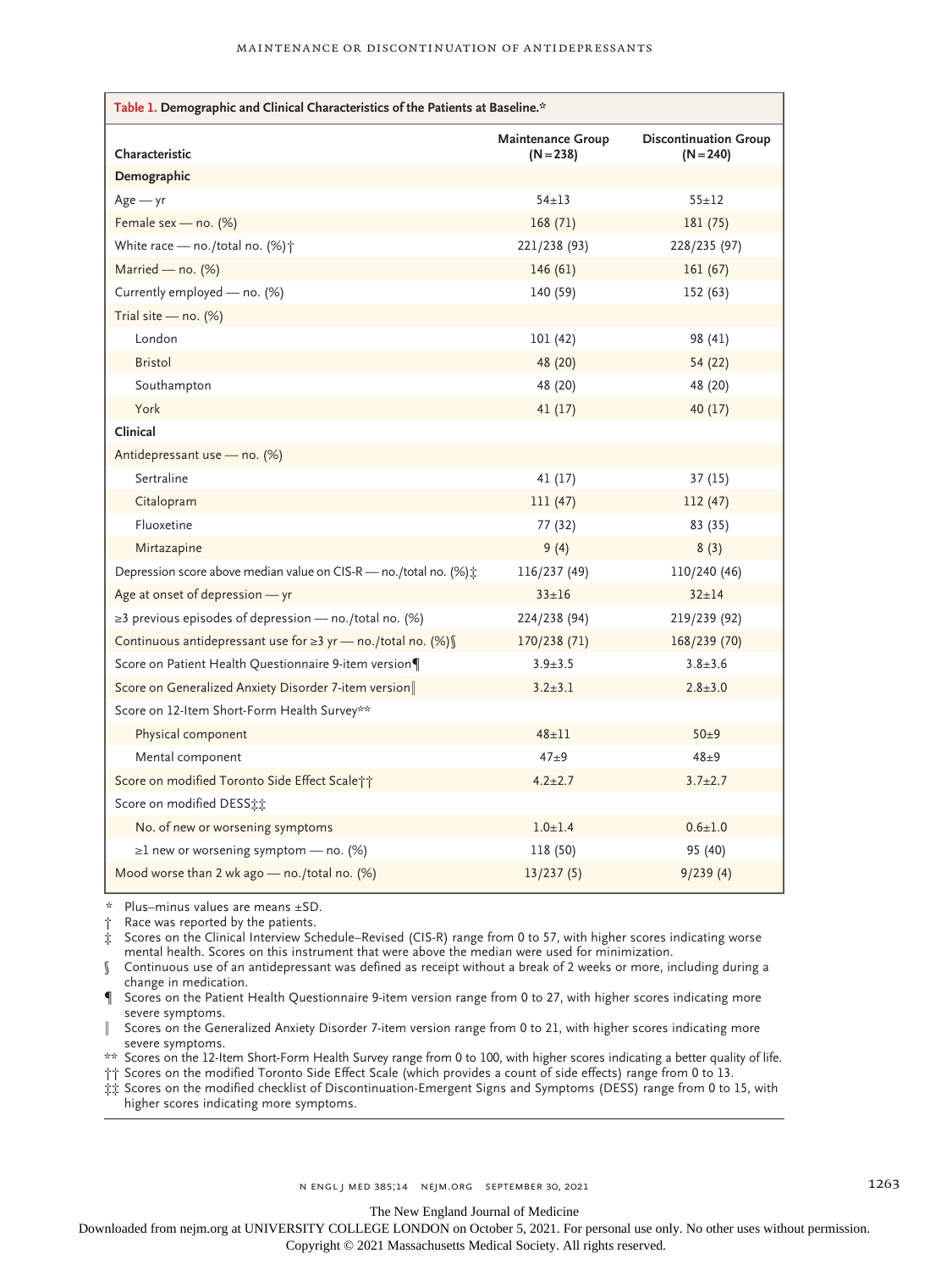| Table 2. Primary and Secondary Outcomes.*                          |                                     |                                         |                                                  |  |
|--------------------------------------------------------------------|-------------------------------------|-----------------------------------------|--------------------------------------------------|--|
| Outcome                                                            | Maintenance<br>Group<br>$(N = 238)$ | Discontinuation<br>Group<br>$(N = 240)$ | <b>Effect Size</b><br>or Difference<br>(95% CI)† |  |
| <b>Primary outcome</b>                                             |                                     |                                         |                                                  |  |
| Relapse of depression - no. (%)                                    | 92 (39)                             | 135 (56)                                | Hazard ratio, 2.06<br>$(1.56 \text{ to } 2.70)$  |  |
| <b>Secondary outcomes</b>                                          |                                     |                                         |                                                  |  |
| Score on Patient Health Questionnaire 9-item version               |                                     |                                         |                                                  |  |
| 12 wk                                                              | $4.1 \pm 3.8$                       | $6.3 \pm 5.1$                           | 2.2 $(1.5 \text{ to } 2.8)$                      |  |
| 26 wk                                                              | $4.2 \pm 3.7$                       | $5.0 + 4.6$                             | $0.7$ (0.0 to 1.4)                               |  |
| 39 wk                                                              | $3.8 \pm 3.9$                       | $4.4 \pm 4.2$                           | $0.6$ (-0.1 to 1.2)                              |  |
| 52 wk                                                              | $3.7 \pm 3.7$                       | $4.0 + 4.5$                             | $0.4$ (-0.3 to 1.1)                              |  |
| Score on Generalized Anxiety Disorder 7-item version               |                                     |                                         |                                                  |  |
| 12 wk                                                              | $3.1 \pm 3.3$                       | $5.3 + 4.6$                             | 2.4 (1.8 to 3.0)                                 |  |
| 26 wk                                                              | $3.4 + 3.8$                         | $4.1 + 4.4$                             | $0.8$ (0.1 to 1.4)                               |  |
| 39 wk                                                              | $2.9 + 3.5$                         | $3.8 + 4.1$                             | $1.0$ (0.4 to 1.6)                               |  |
| 52 wk                                                              | $3.0 \pm 3.7$                       | $3.1 \pm 3.0$                           | $0.3$ (-0.4 to 0.9)                              |  |
| Score on modified Toronto Side Effect Scale                        |                                     |                                         |                                                  |  |
| 12 wk                                                              | $4.2 \pm 2.9$                       | $4.6 \pm 3.0$                           | $0.7$ (0.3 to 1.1)                               |  |
| 26 wk                                                              | $4.0 \pm 2.6$                       | $3.9 \pm 2.8$                           | $0.2$ (-0.3 to 0.7)                              |  |
| 39 wk                                                              | $3.8 \pm 2.5$                       | $3.7 \pm 2.6$                           | $0.2$ (-0.3 to 0.6)                              |  |
| 52 wk                                                              | $3.7 \pm 2.6$                       | $3.5 \pm 2.8$                           | $0.0$ (-0.4 to 0.5)                              |  |
| No. of new or worsening symptoms on modified DESS                  |                                     |                                         |                                                  |  |
| 12 wk                                                              | $1.3 + 2.4$                         | $3.1 \pm 3.5$                           | 1.9 (1.5 to 2.3)                                 |  |
| 26 wk                                                              | $1.4 \pm 2.3$                       | $1.9 + 2.9$                             | $0.5$ (0.1 to 0.9)                               |  |
| 39 wk                                                              | $0.8 + 1.6$                         | $1.7 + 2.7$                             | $0.9$ (0.6 to 1.3)                               |  |
| 52 wk                                                              | $0.8 \pm 1.8$                       | $1.1 \pm 2.5$                           | $0.3$ (-0.0 to 0.6)                              |  |
| Score on physical component of 12-Item Short-Form<br>Health Survey |                                     |                                         |                                                  |  |
| 12 wk                                                              | $48 + 10$                           | $50\pm9$                                | $0.4$ (-0.9 to 1.8)                              |  |
| 26 wk                                                              | $48 + 10$                           | $49 \pm 10$                             | $0.2$ (-1.3 to 1.6)                              |  |
| 39 wk                                                              | $48 + 11$                           | $51 \pm 10$                             | 1.5 $(-0.1 \text{ to } 3.0)$                     |  |
| 52 wk                                                              | $49 \pm 10$                         | $49 \pm 11$                             | $-0.6$ ( $-2.1$ to 0.9)                          |  |
| Score on mental component of 12-Item Short-Form<br>Health Survey   |                                     |                                         |                                                  |  |
| 12 wk                                                              | $46 \pm 10$                         | $41\pm11$                               | $-4.9$ (-6.4 to $-3.3$ )                         |  |
| 26 wk                                                              | $46 \pm 11$                         | $44 \pm 11$                             | $-2.6$ ( $-4.4$ to $-0.8$ )                      |  |
| 39 wk                                                              | $48 + 10$                           | $45 + 11$                               | $-3.1$ (-4.8 to $-1.3$ )                         |  |
| 52 wk                                                              | $47 \pm 10$                         | $46 \pm 11$                             | $-1.6$ ( $-3.4$ to 0.2)                          |  |

\* Plus–minus values are means ±SD.

† All the listed comparisons are for the discontinuation group as compared with the maintenance group. All the comparisons are differences in means, except for the hazard ratio for the primary analysis.

the end of the trial (48% vs. 30%) (hazard ratio, who returned to the use of an antidepressant 2.28; 95% CI, 1.68 to 3.08). Of the patients who prescribed by their primary care doctor was 20%

stopped their trial medication, the percentage (95% CI, 15 to 25) in the maintenance group and

The New England Journal of Medicine

Downloaded from nejm.org at UNIVERSITY COLLEGE LONDON on October 5, 2021. For personal use only. No other uses without permission.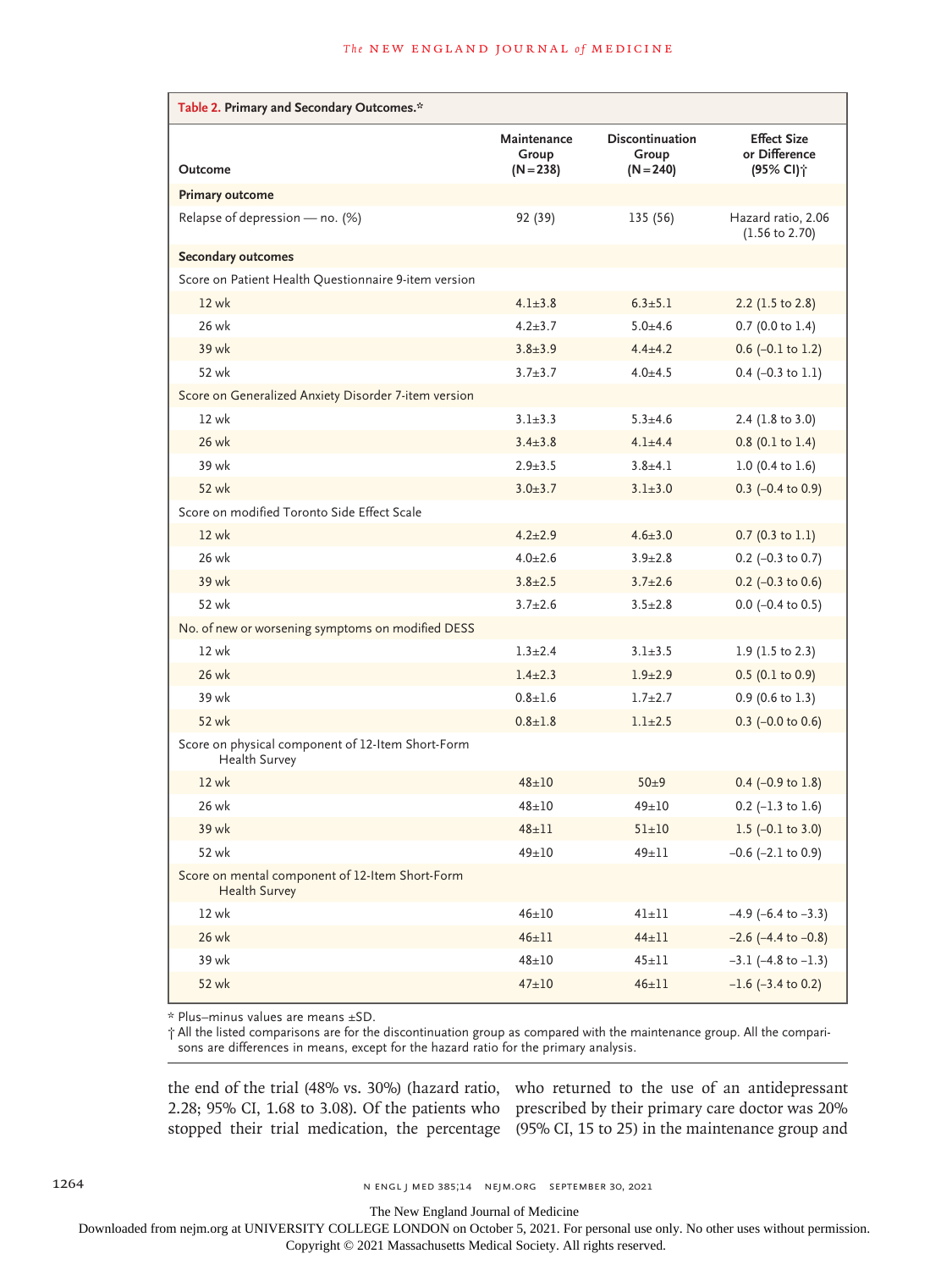39% (95% CI, 32 to 45) in the discontinuation group.

During the course of the trial, 157 of 225 patients (70%) in the maintenance group adhered to the trial regimen, as compared with 119 of 230 patients (52%) in the discontinuation group (Table S12). At 12 weeks, the patients who reported feeling worse (as compared with the same as or better) than they had felt at 6 weeks included 48 of 228 patients (21%) in the maintenance group and 94 of 216 patients (44%) in the discontinuation group (odds ratio, 2.88; 95% CI, 1.90 to 4.38). Results for all outcomes were similar with the inclusion of predictors of missingness in models (Table S3). Results of subgroup, sensitivity, and post hoc analyses are provided in the Supplementary Appendix.

#### **Adverse Events**

There were 17 serious adverse events during the trial (9 [4%] in the maintenance group and 8 [3%] in the discontinuation group), and the categories of serious events were similar in the two groups (Table 3). Investigators considered that 2 serious adverse events were unlikely to be related to a trial medication and 15 were unrelated to a trial medication. There were no deaths or suicide attempts during the trial period.

# Discussion

Patients in the group assigned to discontinue their antidepressant medication in our trial had a higher frequency of relapse of depression than those who were assigned to keep taking their medication through 52 weeks of follow-up. Secondary outcomes were generally in the same direction as the primary outcome, except for scores on the SF-12 physical health component and the Toronto side-effect scale. By the end of the trial, 39% of the patients in the discontinuation group had returned to taking an antidepressant prescribed by their clinician, which may explain why there was no evidence of betweengroup differences for secondary outcomes at the last follow-up at 52 weeks.

We investigated only three selective serotoninreuptake inhibitors that have similar pharmacologic profiles and have similar mechanisms of activity, along with mirtazapine (a noradrenergic and specific serotonergic antidepressant), so we cannot generalize our findings to other classes introduced bias into the trial sample. An impor-



#### **Figure 2. Kaplan–Meier Estimates of the Primary Outcome.**

Shown are the results of Kaplan–Meier analysis of the first relapse of depression by 52 weeks (the primary outcome) among those who continued to receive their current antidepressant therapy (maintenance group) and

| Table 3. Serious Adverse Events (Safety Population).* |                                   |                                                |  |  |
|-------------------------------------------------------|-----------------------------------|------------------------------------------------|--|--|
| Event                                                 | Maintenance<br>Group<br>(N = 238) | <b>Discontinuation</b><br>Group<br>$(N = 240)$ |  |  |
|                                                       | no. of patients (%)               |                                                |  |  |
| Any serious adverse event                             | 9(4)                              | 8(3)                                           |  |  |
| Resulting in death                                    | 0                                 | 0                                              |  |  |
| Resulting in life-threatening condition               | $\Omega$                          | $1 (-1)$                                       |  |  |
| Resulting in hospitalization                          | 8(3)                              | 7(3)                                           |  |  |
| Resulting in disability or incapacity                 | O                                 | 0                                              |  |  |
| Resulting in congenital anomaly or<br>birth defect    | U                                 | 0                                              |  |  |
| Resulting in medically important event                | $1(-1)$                           | O                                              |  |  |

\* Serious adverse events are listed according to a 6-item severity rating created by the trial sponsor. The types of serious adverse events are not listed in order to protect patients' confidentiality because each event occurred in only one patient. There were no deaths or suicide attempts during the trial period.

of antidepressants.23,26 Another limitation of our trial is that we excluded patients who were taking escitalopram and those who were taking doses of the trial medications that differed from the usual doses for maintenance treatment in the United Kingdom. In addition, only a small percentage of patients who were recruited for the trial ultimately participated, which may have

The New England Journal of Medicine

Downloaded from nejm.org at UNIVERSITY COLLEGE LONDON on October 5, 2021. For personal use only. No other uses without permission.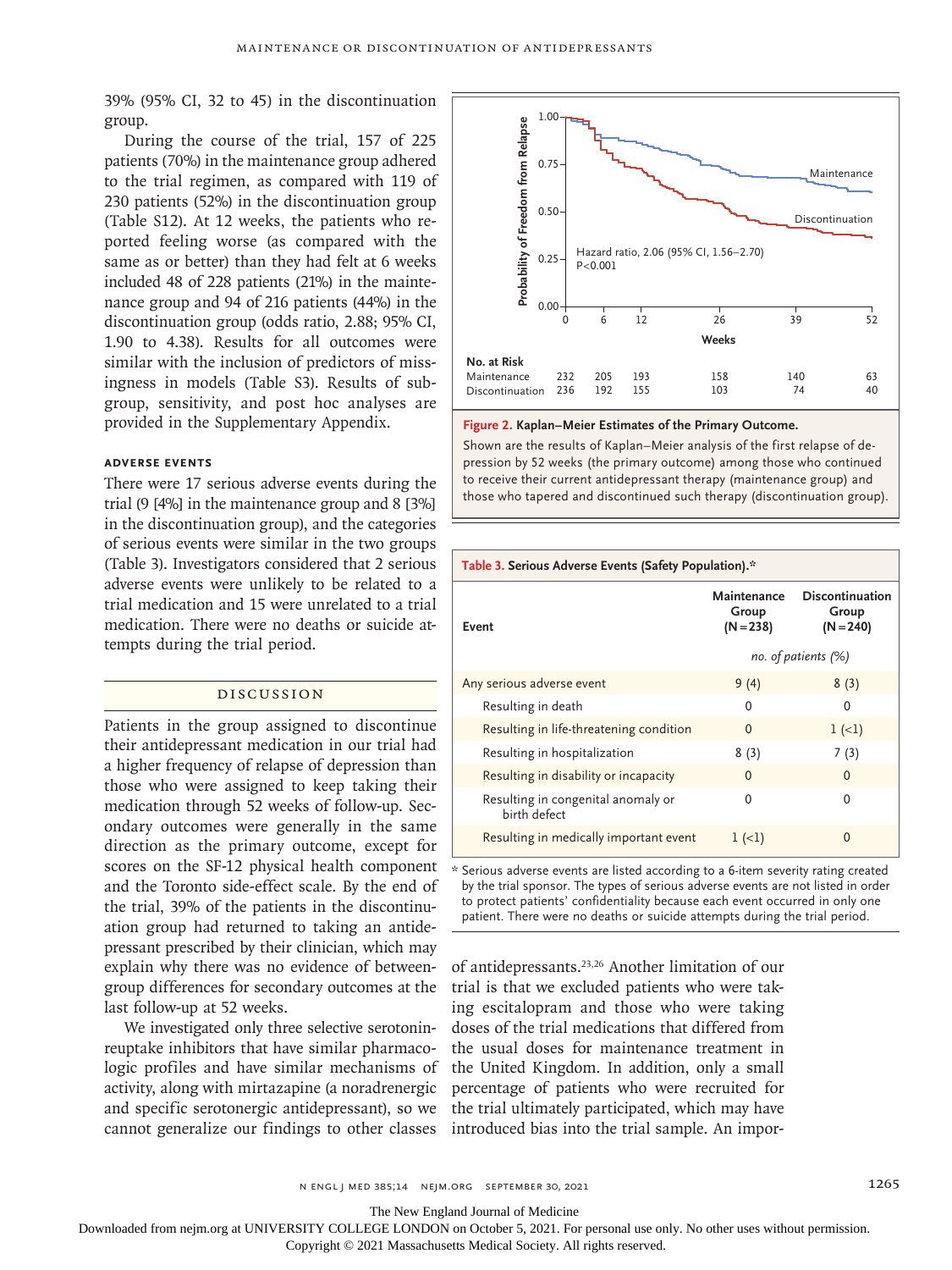tant limitation is that our findings pertain only to patients who felt that they were ready to discontinue medication. The method of determining depression relapse was adapted from conventional instruments for the purpose of the trial, in part because of the need to have patients retrospectively assess symptoms over the prior 12 weeks. Our trial population also lacked ethnic diversity, and all the patients were being treated in the U.K. health system, so we cannot generalize our results to non-White patients and to other health systems.<sup>27</sup>

We recruited patients who had been taking antidepressants, usually for many years, and asked them to recall their history of depression and its treatment. Although recall bias is unlikely to affect the validity of our findings, it could influence the accuracy of the information that patients provided. We also did not have detailed information about the original clinical decision for prescribing the antidepressant or any diagnostic information at that time.

Among patients in primary care practices who had been treated for depression and who were willing to stop their antidepressant medication, the risk of relapse of depression was higher among the patients in the discontinuation group than among those in the maintenance group during 52 weeks. Quality-of-life measures and symptoms of depression, anxiety, and medication withdrawal were generally worse in patients who discontinued their antidepressant therapy.

The views expressed in this article are those of the authors and do not necessarily reflect the views of the National Institute for Health Research, the National Health Service, or the U.K. Department of Health and Social Care.

Supported by the National Institute for Health Research (HTA Program 13/115/48).

Disclosure forms provided by the authors are available with the full text of this article at NEJM.org.

A data sharing statement provided by the authors is available with the full text of this article at NEJM.org.

We thank the patients who volunteered to participate in the trial; the staff members in the primary care practices that helped to recruit patients; colleagues who contributed to the trial through recruitment, administrative help, and other advice, in particular, Yvonne Donkor, Carmen Sinclair, Nomsa Chari, Paula Beharry, Sungmin Hahn, Vivien Jones, Catherine Derrick, and Mahsa Rezaei; the members of Clinical Research Networks (CRN) in North Thames, North West London, South London, Thames Valley, and South Midlands; Luton, Essex, and Herts Valley; and West of England and Wessex; CRN staff members Debbie Kelly, Claire Winch, Zara Prem, Andrei Gabzdyl, and Lynsey Wilson; the members of the Biomedical Research Centre, University College London Hospitals; the members of the Biomedical Research Centre at University Hospitals Bristol and the Weston National Health Service Foundation Trust; Allan House, Geoffrey Wong, Jonathan Bisson, Lucy Carr, Chris Dowrick, Rafael Perera-Salazar, and Mike Crawford for serving on the trial steering committee and the data and safety monitoring committee; and Luke Montagu for his advice concerning the modified Discontinuation-Emergent Signs and Symptoms scale.

#### **References**

**1.** Kendrick T, Dowrick C, McBride A, et al. Management of depression in UK general practice in relation to scores on depression severity questionnaires: analysis of medical record data. BMJ 2009;338: b750.

**2.** Moore M, Yuen HM, Dunn N, Mullee MA, Maskell J, Kendrick T. Explaining the rise in antidepressant prescribing: a descriptive study using the general practice research database. BMJ 2009;339:b3999.

**3.** McCrea RL, Sammon CJ, Nazareth I, Petersen I. Initiation and duration of selective serotonin reuptake inhibitor prescribing over time: UK cohort study. Br J Psychiatry 2016;209:421-6.

**4.** Mars B, Heron J, Kessler D, et al. Influences on antidepressant prescribing trends in the UK: 1995-2011. Soc Psychiatry Psychiatr Epidemiol 2017;52:193-200. **5.** Taylor S, Annand F, Burkinshaw P, et al. Dependence and withdrawal associated with some prescribed medicines: an evidence review. London: Public Health England, 2019 (https://assets.publishing .service.gov.uk/government/uploads/system/ uploads/attachment\_data/file/940255/ PHE\_PMR\_report\_Dec2020.pdf).

**6.** Geddes JR, Carney SM, Davies C, et al. Relapse prevention with antidepressant drug treatment in depressive disorders: a systematic review. Lancet 2003;361:653- 61.

**7.** Kaymaz N, van Os J, Loonen AJM, Nolen WA. Evidence that patients with single versus recurrent depressive episodes are differentially sensitive to treatment discontinuation: a meta-analysis of placebocontrolled randomized trials. J Clin Psychiatry 2008;69:1423-36.

**8.** Glue P, Donovan MR, Kolluri S, Emir B. Meta-analysis of relapse prevention antidepressant trials in depressive disorders. Aust N Z J Psychiatry 2010;44:697-705.

**9.** Sim K, Lau WK, Sim J, Sum MY, Baldessarini RJ. Prevention of relapse and recurrence in adults with major depressive disorder: systematic review and metaanalyses of controlled trials. Int J Neuropsychopharmacol 2015;19(2):pyv076.

**10.** Loonen AJM, Peer PGM, Zwanikken GJ. Continuation and maintenance therapy with antidepressive agents. Meta-analysis of research. Pharm Weekbl Sci 1991;13: 167-75.

**11.** Hansen R, Gaynes B, Thieda P, et al.

Meta-analysis of major depressive disorder relapse and recurrence with secondgeneration antidepressants. Psychiatr Serv 2008;59:1121-30.

**12.** Williams N, Simpson AN, Simpson K, Nahas Z. Relapse rates with long-term antidepressant drug therapy: a meta-analysis. Hum Psychopharmacol 2009;24:401-8.

**13.** Cook BL, Helms PM, Smith RE, Tsai M. Unipolar depression in the elderly. Reoccurrence on discontinuation of tricyclic antidepressants. J Affect Disord 1986;10: 91-4.

**14.** Kupfer DJ, Frank E, Perel JM, et al. Five-year outcome for maintenance therapies in recurrent depression. Arch Gen Psychiatry 1992;49:769-73.

**15.** Bialos D, Giller E, Jatlow P, Docherty J, Harkness L. Recurrence of depression after discontinuation of long-term amitriptyline treatment. Am J Psychiatry 1982; 139:325-9.

**16.** Prescriptions dispensed in the community. NHS Digital, 2017 (https://digital .nhs.uk/data-and-information/publications/ statistical/prescriptions-dispensed-in-the -community/prescriptions-dispensed-in -the-community-england---2007---2017).

1266 n engl j med 385;14 nejm.org September 30, 2021

The New England Journal of Medicine

Downloaded from nejm.org at UNIVERSITY COLLEGE LONDON on October 5, 2021. For personal use only. No other uses without permission.